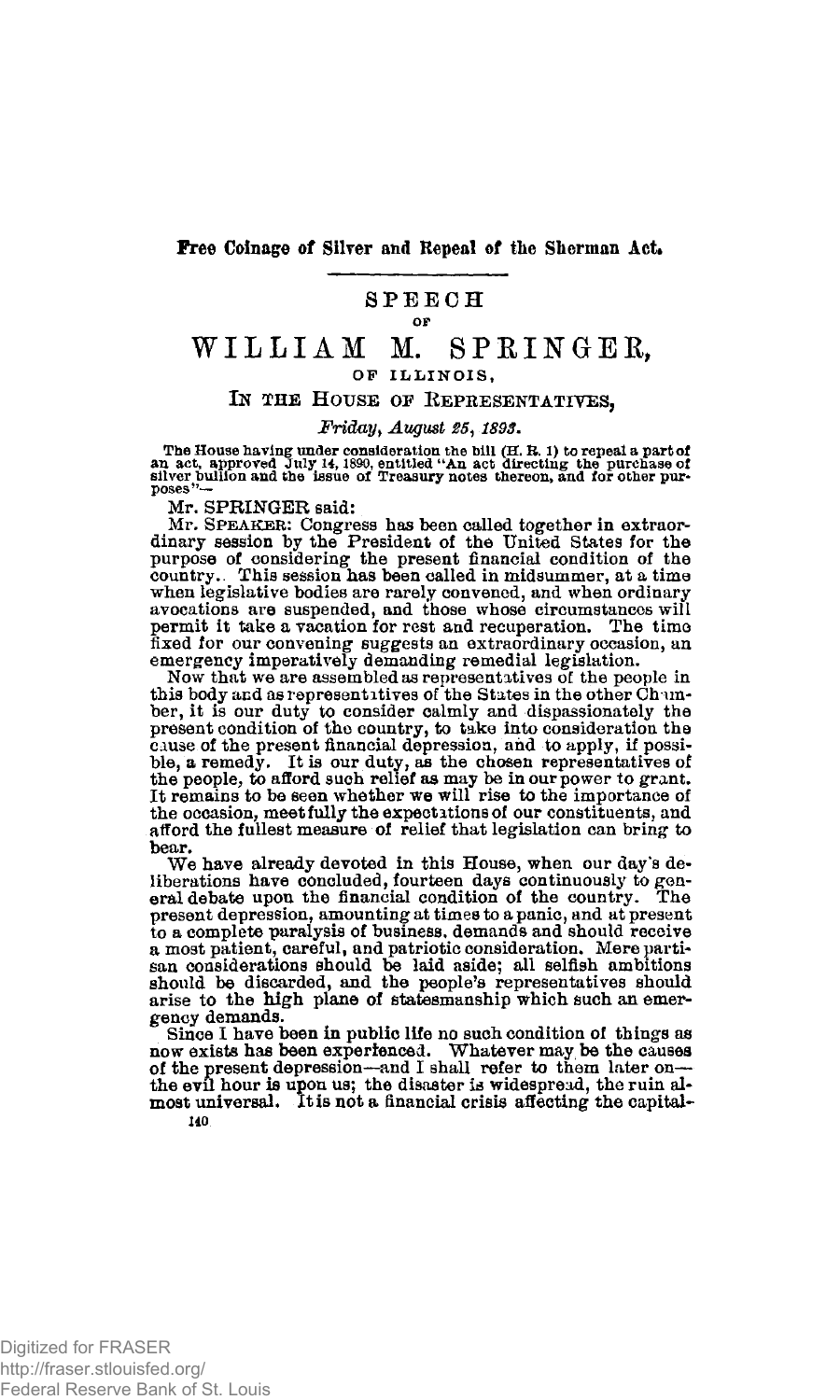ists of the country alone; it is not a Wall street panic; it is not the throes of Lombard street when the house of Baring- Brothers tottered to ruin.

The business interests in every part of the country are pros-trated, and even paralyzed; thousands upon thousands of'men are out of employment; factories are closed; riots are threaten:d, and the red flag of the anarchists is flaunted in the presence of public assemblies. Workingmen are demanding employment in all parts of the country. Those still retaining positions are subjected to great reductions in com Chicago the newspapers inform us that one hundred and fifty thousand men are out of work; and the suffering is great. Mass meetings are being held to take measures for relief. At Milwaukee a mob of two hundred men marched through the street to the court-house and called for the mayor, but a few days ago, and demanded work, amid cries of "Bread."

In New York City the number of the unemployed is increasing daily, and are now estimated at over 200,000. The papers inform us that bloody riots are threatened. Fully 3,000 longshoremen, are idle, striking against reductions of pay. Hun-dreds of banks have failed, the liabilities aggregating many millions, and the assets insufficient to satisfy the demands of the depositors. Since July 14, 1892, more than 150 national banks have failed. Others are trembling upon the brink of ruin. In fact, so far as banking is concerned in the great cities of the country, there is an actual suspension of currency payments.

Only a few days ago a member of this House having over \$13,000 on deposit in a New York bank was refused at the counter of the bank \$200 in currency on his own check. Whether these conditions be fancied or real; whether they are due in part to the fault of those who would coerce legislation by threatened financial disaster; whether they be the result of conditions brought about by legislation heretofore, or merely imaginary, still, they do exist, whatever the causes may be, whatever the objects may be, and we are called upon as representatives of the people to afford such legislative remedies as may be in our power to do.

Much has been said during this debate as to the causes of the present financial depression. It has been attributed to nearly every fact which has occurred in the history of the country dur ring the past thirty years. I attribute the actual condition which now exists in the country to three controlling and fundamental causes. Others have contributed collaterally, but these three are enough of themselves to have produced the result: First, the tariff legislation since the war, the protective tariff laws which are imposing enormous burdens upon the people of the country to protect favorite interests.

These enormous burdens have aggregated hundreds of millions of dollars every year, which have been extorted from the toil,<br>from the sweat, from the labor of the producers and turned over<br>to the favored few, the capitalists and the money power of the<br>country. This drain upon the peo the rich richer and the poor poorer has been going on, year after year, for more than a quarter of a century, and it would be strange, indeed, if it could go on continually without impoverishing its victims. I estimate the burden upon the people dur-**140**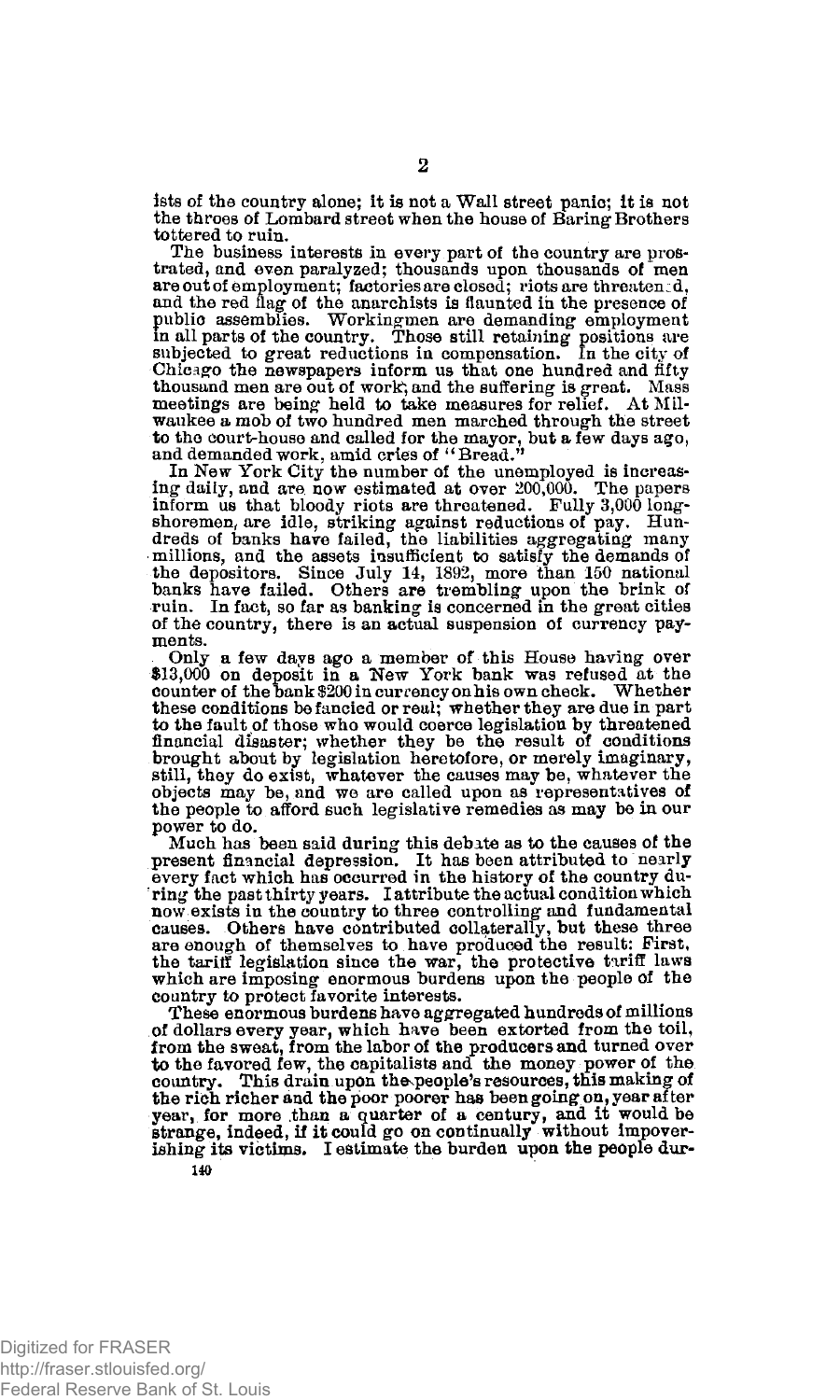lug- the last thirty years, caused by the protective-tariff system of this country, at more than \$500,000,000 a year.

This legislative bounty to the favored classes has unnaturally stimulated production in many directions, and caused enormous enterprises to be entered upon, only in the end to disap-point the expectations of their promoters. There has been overproduction by this unnatural stimulant; there has been overborrowing, over trading, overdrafting, and thus inevitable disaster. It is therefore the duty of this Congress, and among the first and the greatest of its duties, to apply the rem-<br>edy which can come by the repeal of cratic party has pledged to bring about, a policy of tariff for<br>revenue only. That the Democratic party will keep that pledge<br>I have not the slightest doubt; and the sooner the country is advised of the details of that great measure, the better it will be for all concerned.

The second cause, in my judgment, for the present financial condition is found in the demonetization of silver in 1873; and the third cause, the authority given by the Sherman act to purchase 4,500,000 ounces of silver each month, and issue Treasury notes thereon, which Treasury notes, under the ruling of the Treasury Department, were redeemable in gold. The collateral thus held for the redemption of these notes, namely, silver bullion, was discredited even as a collateral, and the sole basis for the new issues of Treasury notes was the faith of the United States for their redemption in coin: and when presented for redemption, they become a charge upon the \$100,000,000 of gold reserve funds for the redemption of greenbacks.

The operation of this law caused an apprehension in the minds of investors, both in this country and In Europe, that if it were continued as a part of the policy of the United States, it would inevitably result in precipitating silver payments and bring our country to a silver-bullion basis. This apprehension, whether well founded or not, has contributed largely to precipitate the present financial crisis, the conditions for which were made pos-sible by the other causes to which I have referred. There are, of course, other causes which might be referred to, but these three, it seems to me, are those most responsible. The effect of the act of 1873, which demonetized one-half of the money of the people, was not realized until 1878 when the United States resumed specie payments.

From early in the war until 1878 the Government of the United States was neither on a gold basis nor a silver basis nor a bimetallic basis. Our sole currency was paper, depending for its ultimate redemption upon the faith of the United States. After the resumption of specie payments in 1878, it became ap-parent that one-half of the money of the people had become obliterated by acts which took place at a time when the people scarcely knew that such a thing was contemplated. In fact, it is charged that the act of demonetization passed both Houses of Congress without the knowledge of more than half a; dozen of its members; without the knowledge of the Speaker of this House or the then President of the United States who approved the measure.

Gentlemen, since this debate began, have often stated that we must not demonetize silver; that to demonetize silver would

**140**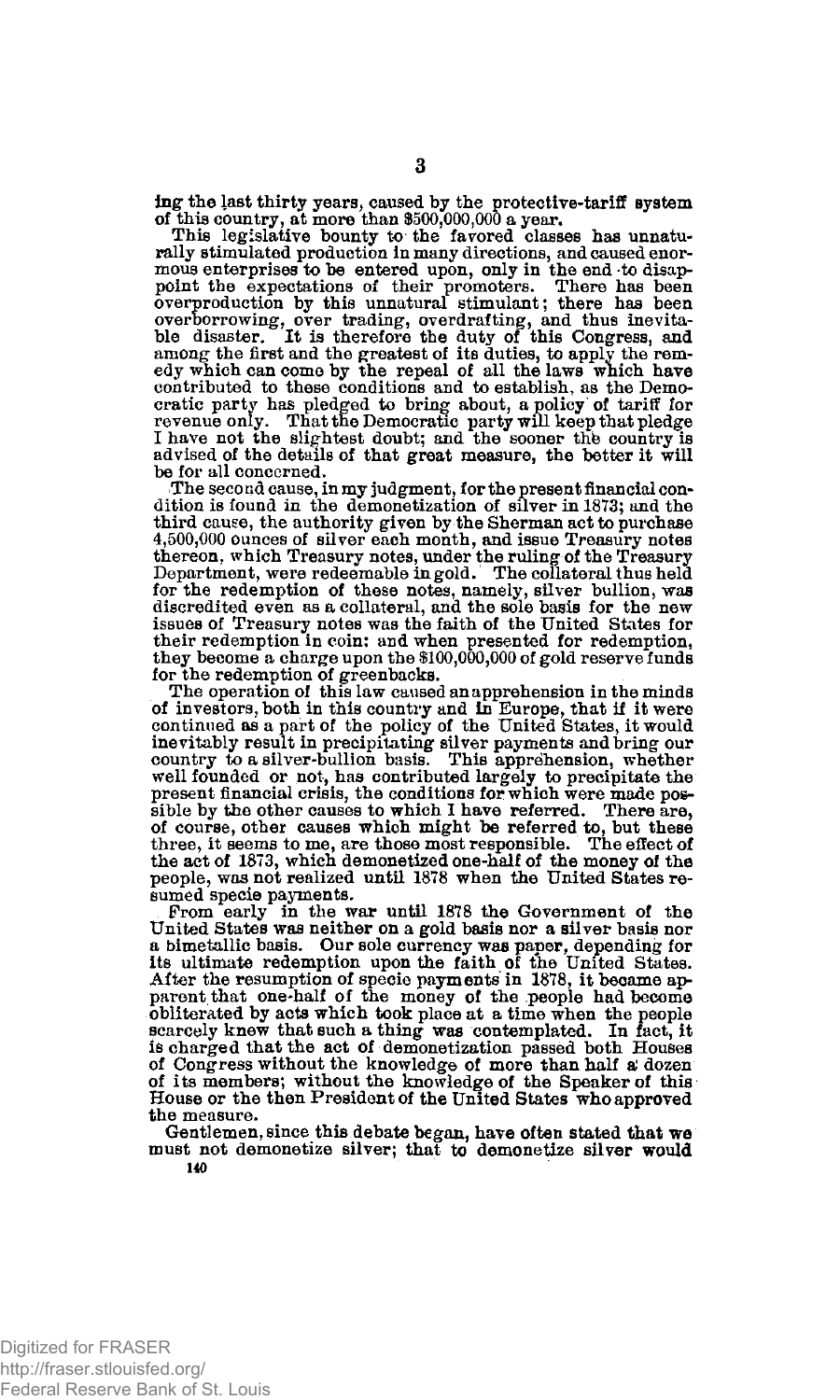produce this and that direful consequence. This statement is misleading. Silver has been demonetized for twenty years, and the acts that have been passed since that time have had but little or no effect as measures of remonetization. The first act passed authorized the Secretary of the Treasury to buy, at its market value, not less than \$2,000,000 worth or not more than \$4,000,- 000 worth of silver bullion, and to coin the same each month into silver dollars; and provided for the issue of silver certificates upon the deposit of such dollars in the Treasury. Each Secretary of the Treasury since that time has exercised

his discretion by causing the lowest amount of silver which the law provided to be purchased and coined. This act remained in force until it was repealed by what is .known as the Sherman law of July 14,1890. The number of standard silver dollars herete-fore coined under the acts of February 28, 1878, and of July 14, 1890, up to August 16,1893, amounted to \$419,332,450. On the same day there were in the Treasury, purchased under the act of July 14, 1890, 133,161, 375 ounces of fine silver, which cost the Government \$121, 217, 677. On the 1st of August, 1893, the Secretary of the Treasury reports that there were in the Treasury 363,-108,461 silver dollars and estimated that upon that day there were 56,000,000 standard silver dollars and \$64,000,000 in subsidiary **Bliver** coins and \$330,000,000 in silver certificates in circulation.

These statements will serve to show the important results which have been brought about by the passage of the Bland-Allison act of 1878. Let us contemplate for one moment what would be the present condition of the country financially if these silver certificates now In circulation, amounting to \$330,000,000, and the standard silver dollars, amounting to \$56,000,000, were withdrawn from the money of the country. In the midst of the present currency famine, who can estimate the extent to which it would be aggravated and the enormous depression which would result if nearly \$400,000,000 of money, now in circulation, were withdrawn from the channels of trade and destroyed? It must be remembered, however, that this enormous addition

to the circulating medium of the country has had no effect upon, and has in no way conduced to, the remonetization of silver as a part of the money of the country. The price of silver bullion has continually fallen in the market until it reached its lowest depth on the 24th of July last, when it sold at 69 cents an ounce. This enormous depreciation can only be realized when we remember that silver at a parity with gold on a ratio of 16 to 1 is worth \$1.27 ah ounce. The currency which has been furnished to the people by the Bland-Allison and Sherman acts could have been issued as currency, as the greenbacks have been, without the intervention of silver, and based upon the faith and credit of the United States.

The fact that silver is held as a collateral for their redemption has added nothing to the face value of the silver certificate, it passing at par with the paper obligations of the Government and depending for its money power and purchasing capacity on the<br>pledge of the United States that its parity should be maintained<br>with gold, and that its bould be received for all dues to the Gov-<br>ernment and be a legal tender acts, therefore, were not the acts of remonetization. They have not given us a bimetallic standard. We are still, and have been **140**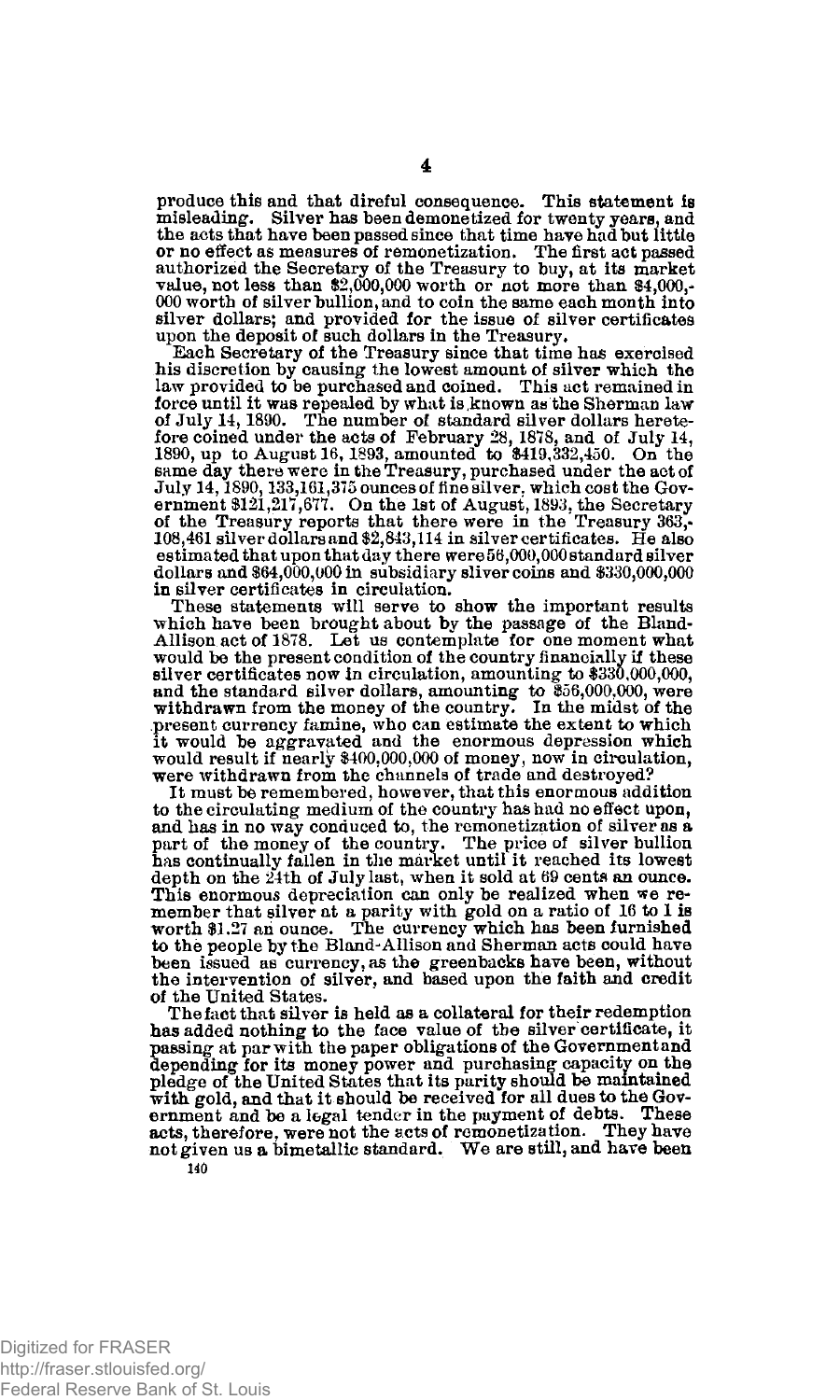since the resumption of specie payments, upon a gold basis, and all the silver which has been purchased and coined was purchased at its value in gold in the markets of the world; and all of our values in this country, since the resumption of specie payments, have been gold values and based upon a gold monometallic standard.

If, instead of the Bland-Allison act of 1873. we had remonetized silver, instead of  $$330,000,000$  in silver certificates and  $$56,000,$ -000 in coin in circulation, the coinage of the silver dollar ana the maintenance of its parity at the existing ratio of 16 to 1 would have enormously increased the money of the country, and would, in my judgment, if passed at that time, have maintained silver at par with gold at the then existing ratio. The demonetization of silver by this country and the other countries of the world has deprived the people of one-half of the money which would otherwise have been obtainable in the payment of debts. Hence, 1 reiterate that the three great causes of our present depression were, first, the protective tariff laws, which have exacted millions of dollars of tribute from the people; second, depriving the people of one-half of the money which they otherwise would have had for bearing these burdens and paying these exactions; and, third, the Sherman act of July 14, 1890.

I have voted for every measure which has passed this House in the direction of free and unlimited coinage of silver. I voted for the original free-coinage bill, which passed this House in 1878. I voted for the Bland-Allison amendment, which became a law during that year; I voted for its passage over the veto of the then President of the United States. Since that time, whenever an occasion has presented itself, I have stood with those upon this floor who have demanded the largest possible use of both silver and gold as a part of the money of the people. I voted also against the Sherman law, as did every other Democrat upon this floor. No law ever passed by Congress has degraded silver more than has that act.

The demonetization of silver in 1873 did not destroy silver as money as much as has the Sherman act. The average price of sil-ver bullion for the fiscal year 1890 was \$0,968 per ounce, and the value of the bullion in our silver dollar was nearly \$0.75. Since the passage of the Sherman act, July 14,1890, silver has steadily declined, until in July of this year it sold for \$0.72 an ounce, and the value of the bullion in the silver dollar was only \$0.56. This shows that the depreciation of silver in the three years since the passage of the Sherman act has been greater than it was during the sixteen years which cover the period from the time of demonetization until the passage of the Sherman law.

The depreciation during the first period of sixteen years was 24.4 per cent, and for the second period of three years it was 25 per cent. The Sherman law is in no respect an aid'to remonetiza-tion of silver. Its continuance upon the statute book is not only a menace to the business of the country, but an insurmountable obstacle in the path of perfect remonetization.

Mr. Speaker, I stand unequivocally upon the seventh section of the Democratic platform, adopted at Chicago in June, 1892. That section is as follows :

SEC.7. We denounce the Republican legislation known as the Sherman act of 1890 as a cowardly makeshift, fraught in the full the function of the function of the function of the function of the function of the function of th **140**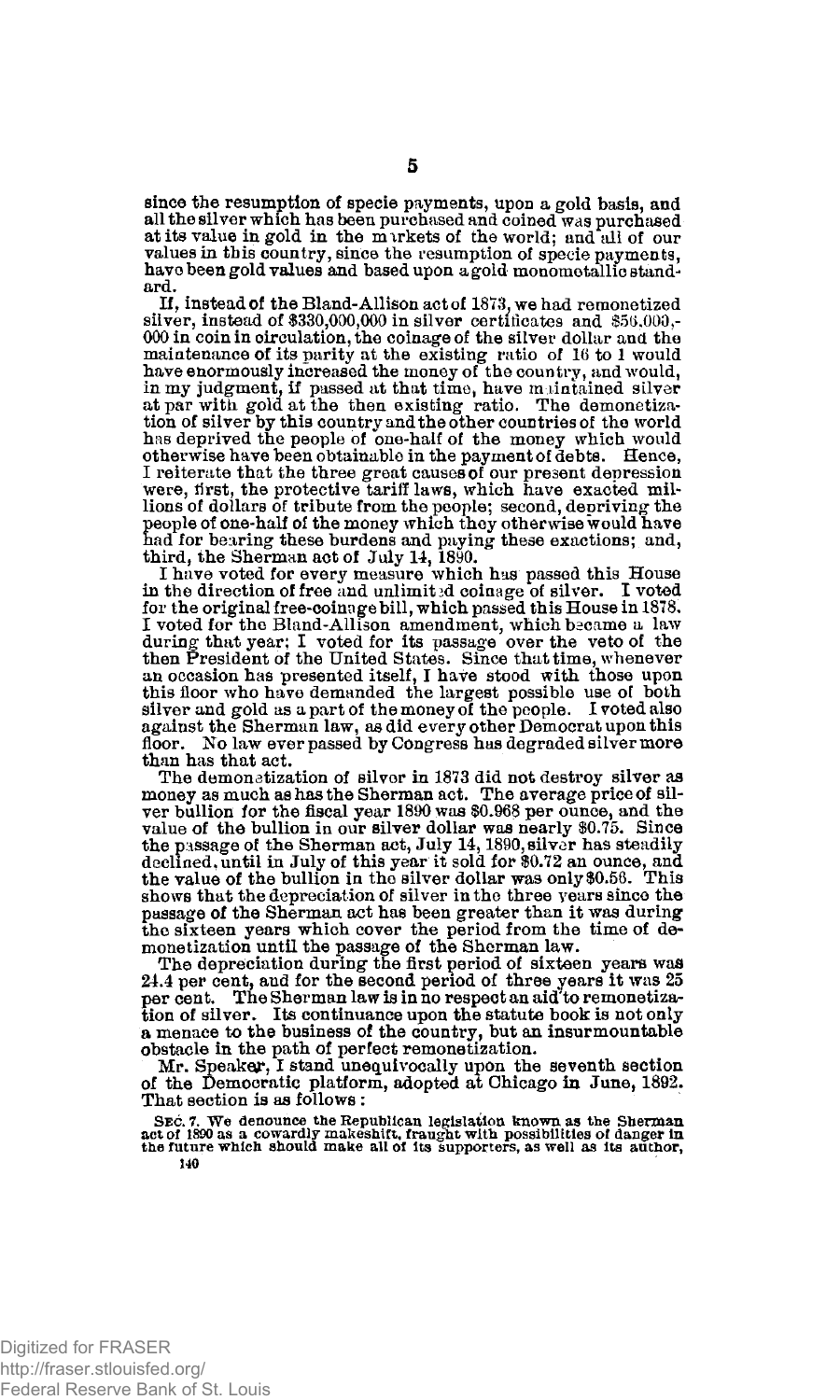anxious for its speedy repeal. We hold to the use of both gold and silver as the standard money of the country, and to the countgroup of the original to the counterpart of but the dollar unit of collage of both metals must

This platform has been so often quoted during this debate and so variously commented upon that its terms have become perfectly familiar to the members of this House and to the whole country. I will be pardoned, however, for calling attention to the fact that the first obligation which it imposes upon the Democratic party, the first pledge which it gave and which it must<br>keep, is to repeal the Sherman act of 1890, which is denounced<br>as a "cowardly makeshift, fraught with possibilities of danger<br>in the future which should make

until we can devise a comprehensive financial system for this country which will meet the requirements of business for all time to come. It does not imply that we are to incorporate in this repeal bill any other provisions than that of naked repeal itself. It does not require that we should, in the same act, remonetize silver, or incorporate provisions revising the tariff, or repealing the 10 per cent tax upon State bank circulation, or repeal the national election laws, or carry out any of the other pledges of the Democratic party in the same act of legislation. It is not the custom of Congress to incorporate in one bill all the measures of legislation which it is incumbent upon Congress to enact.

We have been called together by the President in extraordinary session for the sole purpose of effecting the repeal of the purchasing clause of the Sherman act. The whole business interests of the country are demanding its immediate repeal. All parties in this country, all parties represented upon this floor, are agreed that the purchasing clause of the Sherman act should be repealed. All propositions pending befpre this House include its repeal, and it is the consensus of opinion throughout the whole country that repeal is demanded. Shall we answer this universal demand for repeal, a demand which meets with no negative response throughout the length and breadth of the land, with the statement that we will not repeal the purchasing clause of the Sherman act until Congress agrees to do something else on some other matter.

The matters especially pressing upon our attention to be incorporated in the same bill, are the various propositions which are to be submitted by the honorable gentleman from Missouri [Mr. BLAND]. Those proposed amendments provide for the remonetization of silver and its free and unlimited coinage at various ratios, from 16 up to 20 to 1. These measures, however meritorious they may be of themselves and in separate bills, were not, in a parliamentary sense, even germane to the repeal bill, and it was only by agreement of all parties upon the floor that they were to be moved at this time. We are under no more obligauo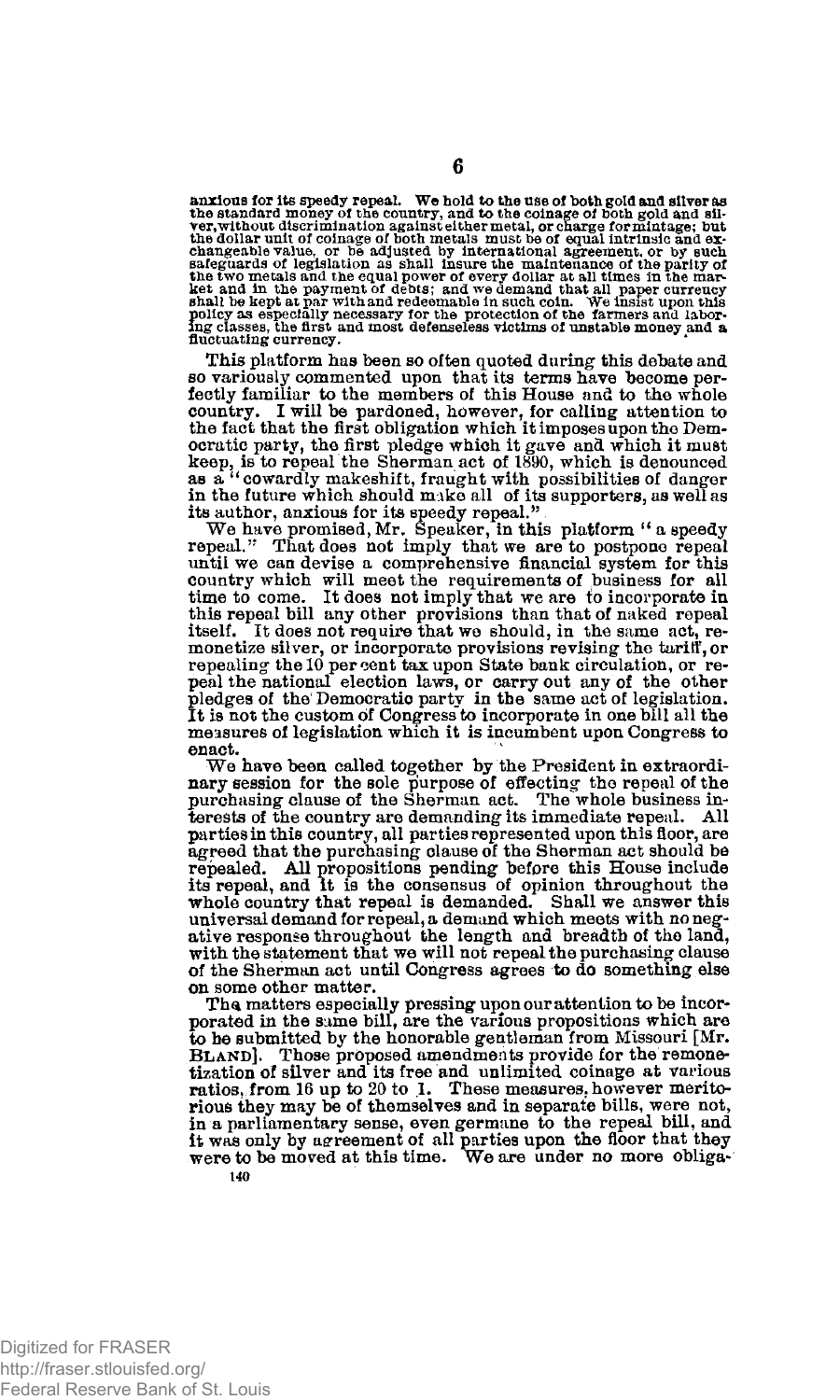tion to do this than to insist upon the incorporation of a general revision of the tariff into this measure, and insist upon that before repeal shall be granted.

Why not incorporate the tariff into the repeal bill? Because all will agree that it is a subject of infinite detail and should be considered by itself and on its own merits. Is not the great question of the revision of the tariff as important to the people at this time as the remonetization of silver itself? And shall *we*  leave one of these great measures out and insist upon putting the other in? Or shall we leave them both to stand upon their individual merits, and receive that due and deliberate consideration to which the magnitude of the subjects involved entitles them? What is the pledge of the Democratic party in reference to these two measures, the tariff and silver? I have already read the platform in reference to silver. In reference to the tariff our platform, passed in June, 1892, says:

We denounce Republican protection as a fraud; a robbery of the great manipulation protection and principle of the benefit of the few. We declare it to be a fundamental principle of the Democratic party that the Federal Gov

Our pledges to carry out these two propositions are equally sacred, and must be kept in both cases to the very letter. It is just as parliamentary, just as reasonable, to insist that the tariff bill shall be included in the bill for the repeal of the Sherman act as to insist that the measure for the remonetization of silver shall also be incorporated in that act.

In reference to silver, our platform declares that "we hold to the use of both gold and silver as the standard money of the country, without discrimination against either metal or charge for mintage?" So far there is no difference of opinion anywhere as to the meaning of the Democratic platform.

It is so clear and free from ambiguity that no one can misun-derstand its meaning. But there is something else promised. What is it? "The dollar unit of coinage of both metals must be of equal intrinsic and exchangeable value." How can this be secured? Two ways are pointed out. One provides that it may be adjusted "by international agreemen safeguards of legislation as shall insure the maintenance of the parity of the two metals, and the equal power of every dollar at all times in the market and in the payment of debts." I have already referred to the great disparity which exists at this time between the bullion and coinag

The depreciation of silver has, in my judgment, resulted from two causes: first, its demonetization by the United States and other great powers of the world; and secondly, by the enormous increased production of silver bullion since demonetization took place. I will incorporate in my remarks a statement, which I have received from the Director of the Mint, of the production of gold and silver in the world during the past one hundred years. Between 1792 and 1848, the estimates are given by periods of **140**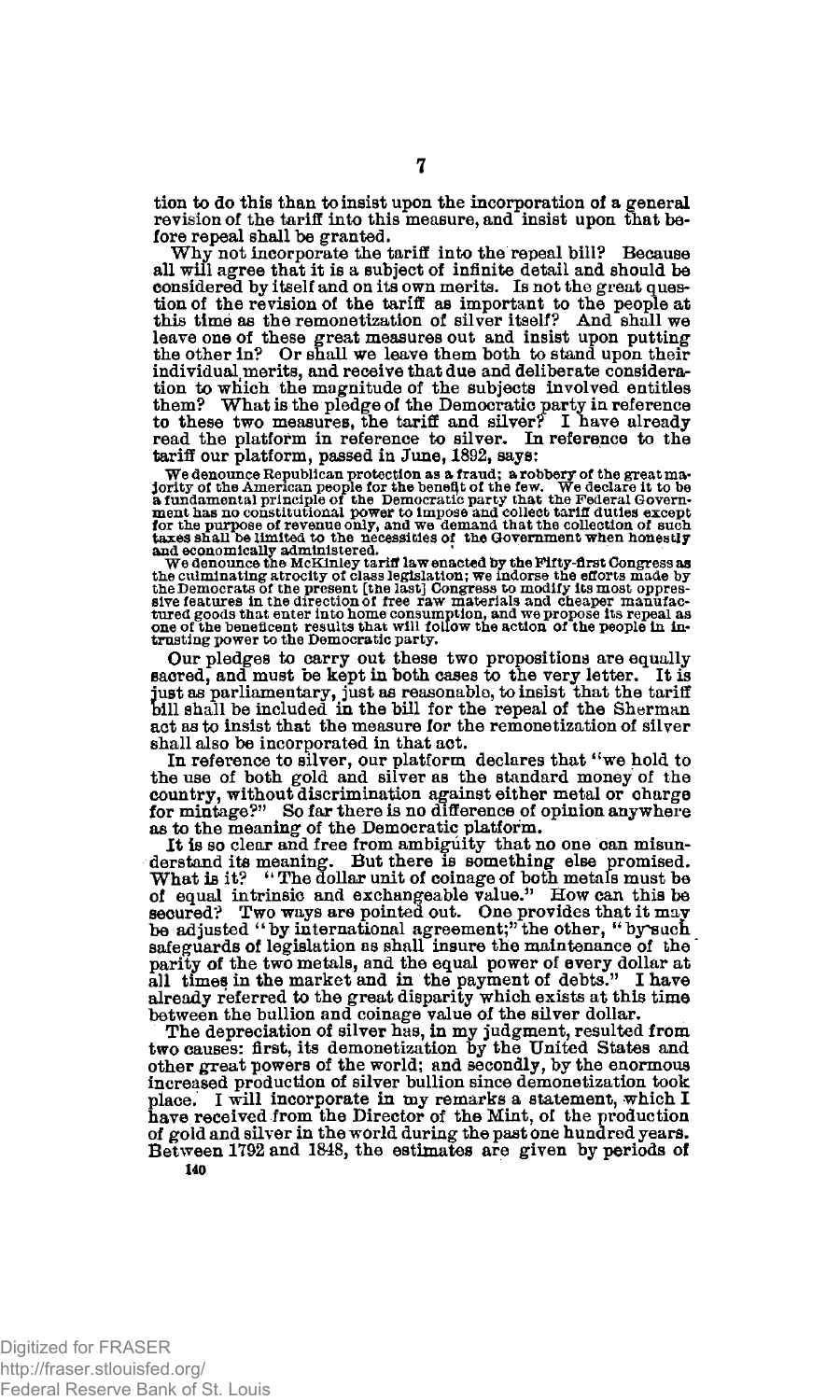years; after that time, the production of each year is stated separately.

This statement shows, so far as silver is concerned, the number of fine ounces produced and its coining value in separate columns. The coining value referred to is that which existed in the coun-try where the production was coined. It will be seen that, during the past one hundred years, \$5,600,000,000 worth of gold was produced, and over \$5,100,000,000 worth of silver, estimated at its coinage value, or \$500,000,000 more of gold than of silver. The coinage value of the silver produced since 1873 would be as much less, as is stated in this table, as was the difference at the time between the coinage and the bullion value of the silver. It may be worth stating in this connection, by way of digression, that if we were to draw from the world's supply of precious metals during the past hundred years, and were required to choose be-tween a gold basis and a silver basis for our money, the supply of silver would be much less than that of gold.

But it is possible that more of the gold has been used in the arts than silver. The Director of the Min t has furnished me a statement, showing the stock of gold in the principal countries of the world, and I have requested that the countries should be classified so as to show the countries having the double standard and those having the single standard. I will incorporate that statement in my remarks. It will be seen that the aggregate gold coinage of the world is over \$3,600,000,000, while the aggregate silver coinage is about \$4,000,000,000.

If we should remonetize silver in this country upon the ratio of 16 to 1, one of two conditions would inevitably follow: Either the United States would at once or within a brief period of time pass from the present gold standard of values to the silver stand-ard, or the price of silver bullion would appreciate in value to the coinage value of the silver dollar. The coinage value of the dollar would depend upon the ratio which would be established. If the ratio should be 16 to 1, the coinage value of an ounce of silver would be \$1.27. If our Government should pass from the present standard to the silver basis, there would result at the same time a financial crisis in this country with which the present financial depression would be an evening zephyr to a western cyclone.

The hundreds of millions of dollars of foreign capital invested in this country would be immediately withdrawn, or withdrawn as rapidly as possible, from all the channels of our trade and industry. Our credit would be destroyed and we would be remitted to the condition of Mexico, of India, and China, and those other countries now upon a silver basis. We would be thrown out of harmony with the great commercial powers of the world, those nations that buy nearly \$800,000,000 of our products every year and from which we receive almost as great an amount of their produce in return. All kinds of business would be prostrated; all classes of industry would be crippled, and in a time like that the greatest sufferers and the most defenseless victims would be the farmer and the laboring man, who depend upon their own sweat and toil for their existence.

Surely, no gentlemen upon this floor desires to take that leap into the dark; desires to plunge our country into an abyss, the horrors of which will tax the wildest fancies of the imagination. The advocates of silver do not desire or expect such a result to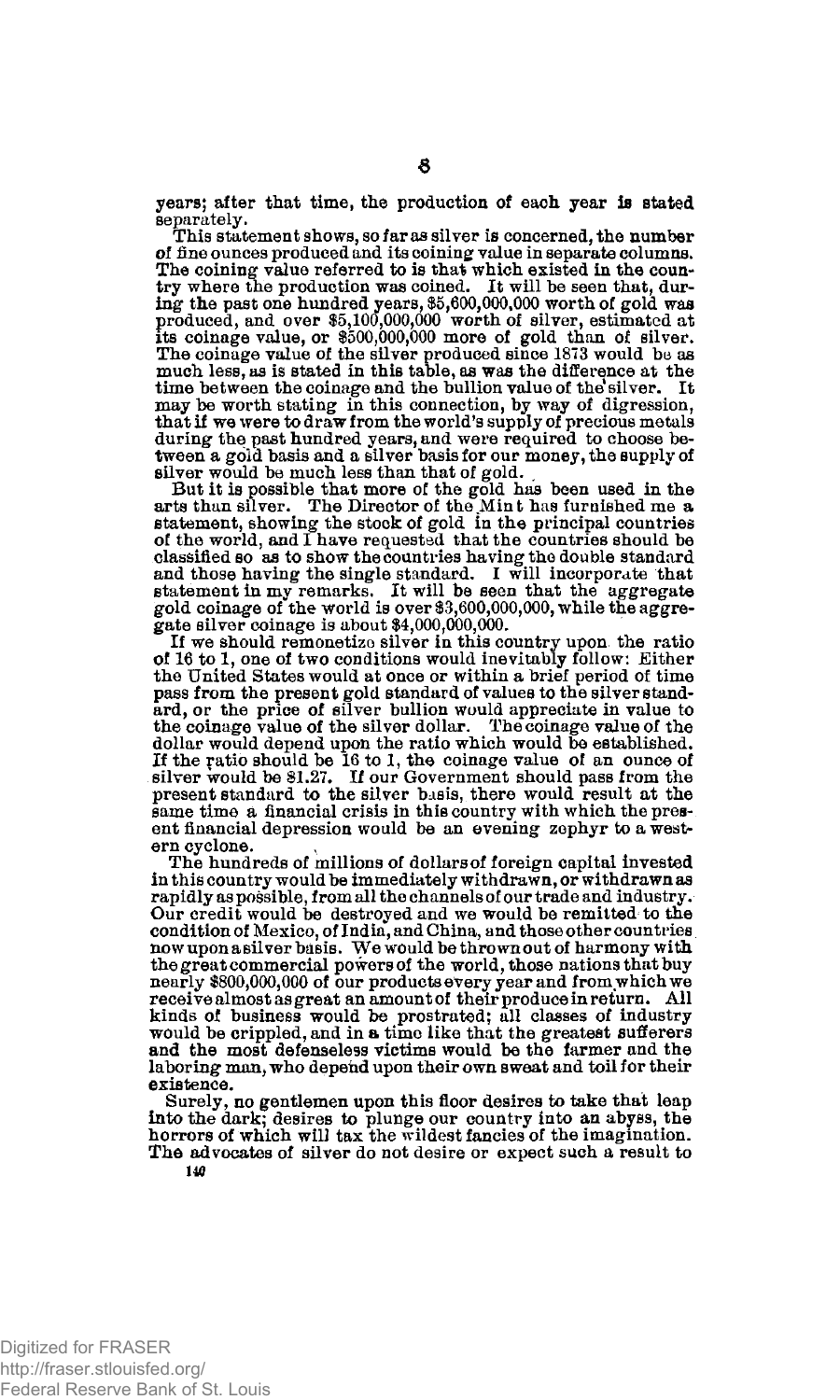follow. They believe that the remonetization of silver will result in its appreciation to its coinage value, if a proper ratio is adopted. What that ratio should be presents a subject of vast<br>importance, and one which requires the most careful and exhaustive<br>invastigation. There is no doubt but that the present de-<br>preciation of silver bullion is att heretofore stated, to its demonetization, and to its enlarged production.

In 1860 the value of the gold production of the world was \$119,- 000,000. The coinage value of the silver produced was \$40,000,- 000, and the number of ounces of-fine silver 31,556,000. In 1873, when demonetization took place, the world's production of gold amounted to \$96,000,000 and the coinage value of the silver produced was \$81,000,000, and the number of ounces of fine silver<br>63,267,000. In 1892 the value of the world's product of gold was<br>\$130,000,000, the coinage value of the silver product of the world \$196,000,000, and the number of fine ounces aggregated 152,000,-000.' In this large relative increase of silver production as compared with gold is to be found one of the causes of the depreciation of the bullion value of silver. I doubt whether, in view of<br>the present depression of silver bullion, the United States Gov-<br>ernment of itself could maintain its parity with gold, with free and unlimited coinage at a ratio of 16 to 1.

There seems to be a general consensus of opinion in the country at this time that we can not maintain the free and unlimited coinage of silver on that ratio. The advocates of free coinage generally concede this fact, and in this House opportunity will be given, when we take a vote upon the amendment submitted by the gentleman from Missouri, to vote on separate measures from 16 up to 20 to 1. The minority. report in the Senate, submitted by the distinguished Senator from Missouri, on the repeal bill pending in that body contains a provision for free coinage on the ratio of 20 to 1. At this moment I am not prepared to say whether that ratio is the correct one or so nearly approximates a just ratio, in view of all the conditions, that it could 'be maintained by this country alone without the aid of other governments.

The subject is one calling for careful and exhaustive consideration. We can not do it in the brief time in which a measure re-We can not do it in the brief time in which a measure repealing the purchasing clause of the Sherman act ought to be passed. Let the friends of free coinags, therefore, and all oth-ers who desire to bring about by law the largest possible use of both gold and silver as a part of the money of the country, unite in securing the speedy repeal of the purchasing clause of the Sherman act; and when that is accomplished, let us devote our best efforts and energies and abilities to the passage of a meas-ure through Congress which will crystallize into law the other pledges of the Democratic party, the tariff pledge and the silver pledge alike.

But we are told that if we allow this repeal bill to go through without incorporating into it a provision for the free and unlimited coinage of silver that some of our Democratic friends upon this floor and in the Senate, and even the President of the United States, will desert us and call a halt upon silver legislation. I do not believe it. Who is prepared to say that the Democratic party, as represented upon this floor and in the other branch of Congress and as repres anted in the Chief Executive of **140** 

**9**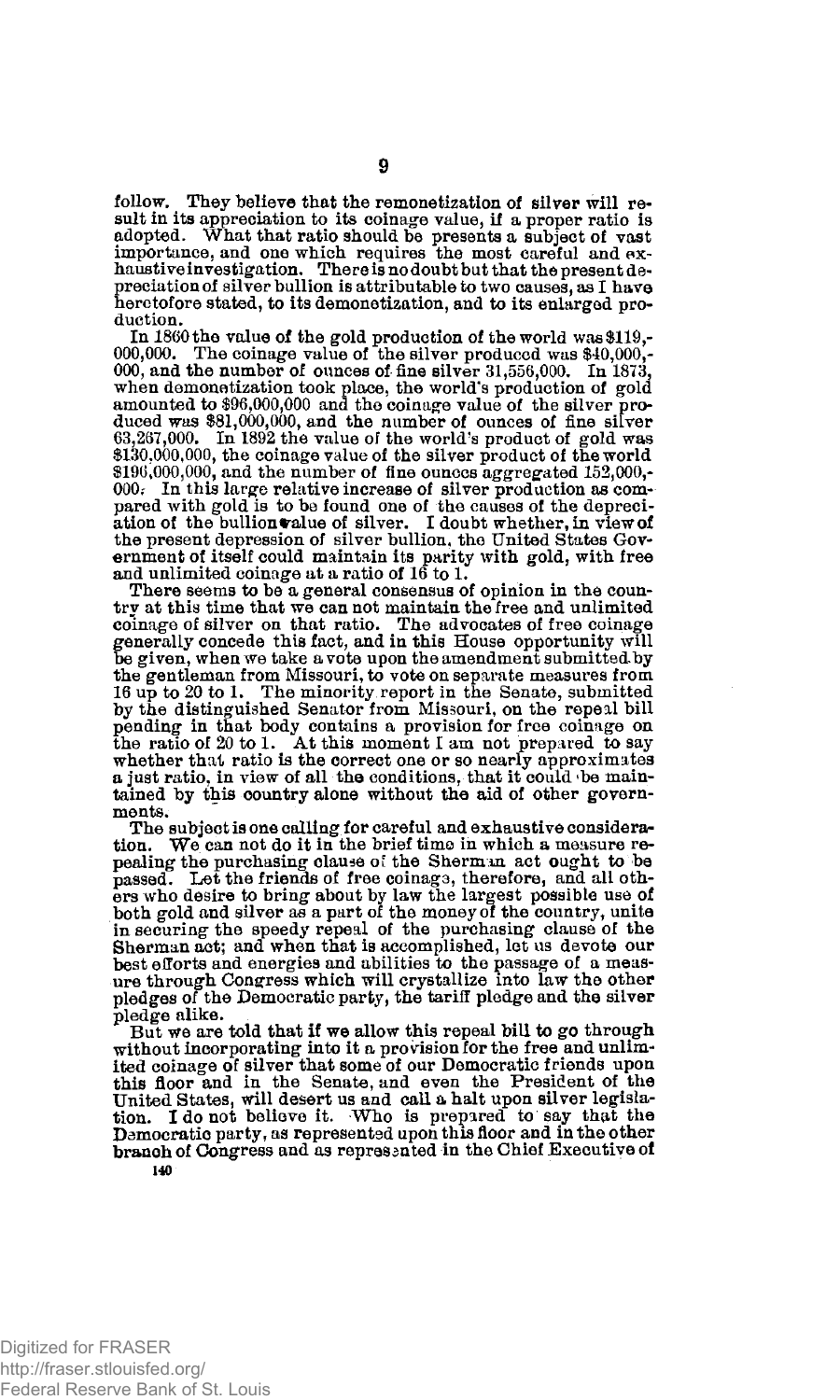the United States, will be recreant to the solemn pledge made to the people of this country, the pledge upon which we secured at the polls in November last an unprecedented majority of the popular votes of the country.<br>There is just as much ground for stating that we will not carry

out our pledges in reference to the tariff or to the election laws as there is for stating that we will not carry out all our pledges in regard to silver. As soon as this repeal measure is adopted I trust that the lawmaking power of the Government will enter<br>upon the consideration of this subject, and the members of this<br>House will put forth every effort in their power to investigate thoroughly, and afterwards to formulate properly, such a measure as will meet fully the expectations of the American people upon this subject. He who falters in that work will receive the just condemnation of his constituents.

If the faltering be upon this floor; if there be members who shall be recreant to this trust, they will find very soon that the places that now know them will know them no more forever.<br>Some have charged that President Cleveland will not co5perate with the representatives of the people upon this subject; that he will not sign his name to a measure giving relief to the peo-ple and carrying out our pledge to make the largest possible use of gold and silver as a part of the money of the country. If it be that he will prove false to his trust, it were better for him that a millstone were tied about his neck and that he were cast into the sea.

No, Mr. Speaker, I do not believe that any gentleman upon this floor contemplates such treason. I do not believe fpr a moment that Grover Cleveland would, in the slightest respect, prove false to the pledges he has made. 'At no time in the past has he shown a disposition to shrink from the responsibilities of his statelion or to go back on his solemn pledges to the people. Ibelieve, Mr. Speaker, that the r floor, the Democratic party as represented in the Senate, and the President of the United States will unite in making good the promises that we made to the people, and upon which we secured<br>the election of a large majority of this House, a majority in the<br>Senate, and an unprecedented majority of the electoral college<br>in behalf of the candidates of

I shall, therefore, vote for the pending bill, and in doing so I want to say to this House and to the country, and especially to the constituents that I have the honor to represent, and who have so many years confided their interests to my charge, that so far as I am concerned there will be no faltering step; there will be no hesitation; there will be no step backward in the cause of the people. They have demanded at the polls, and are entitled to receive back the money of the people, the silver dol-ar. They are entitled to its largest possible use. I expect to labor to the best of my abilities as a member of this House until that end is accomplished.

Mr. PICKLER. If it would not interrupt the gentleman, I would like him to state, before he sits down, in view of his high party standing, what silver legislation he thinks the President will sign?

Mr. SPRINGER. I would be very glad to enlighten my distinguished friend from South Dakota, but that is a subject that **140**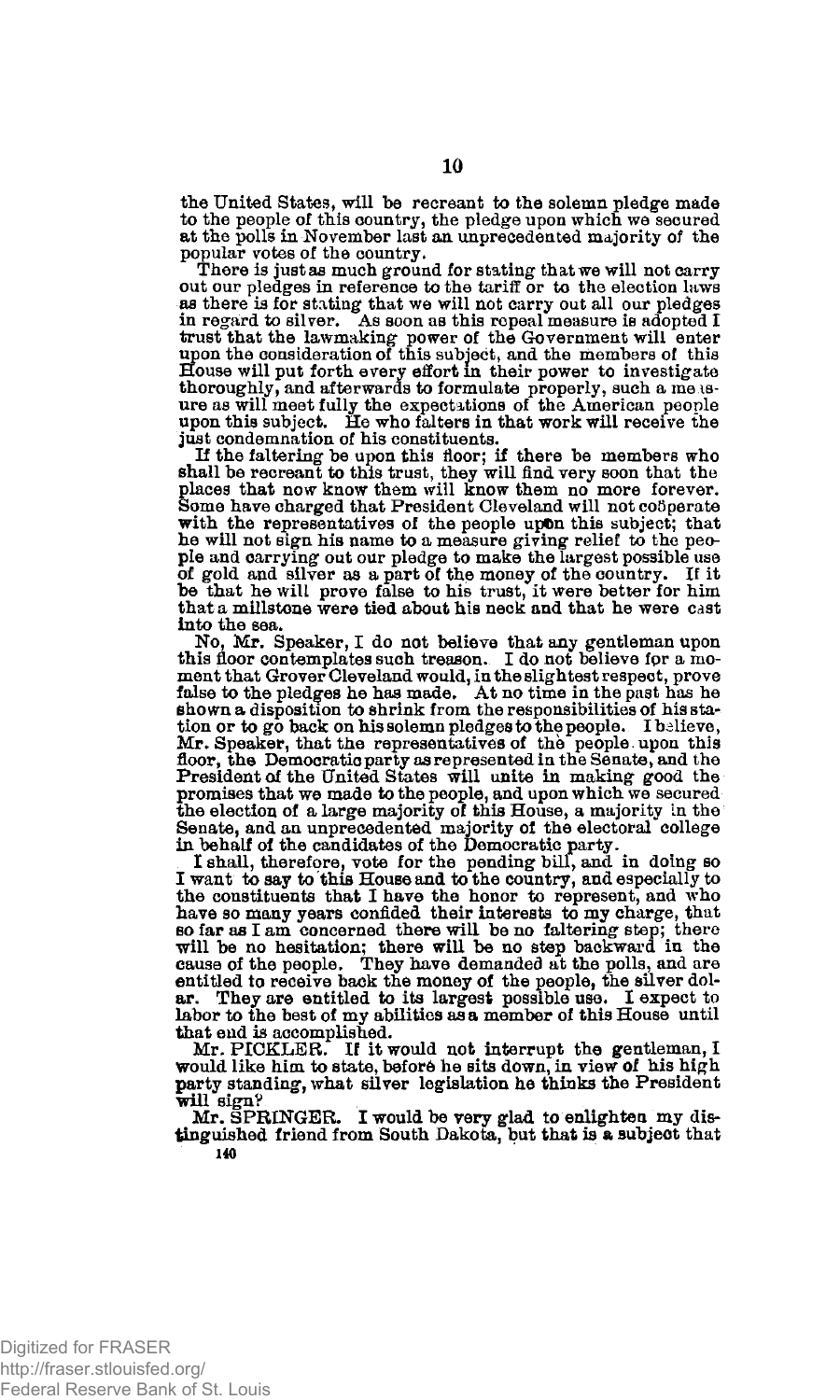will occupy the time of the House for several weeks or months, and I decline to enter upon its discussion at this time.

Mr. PiCKLEK. If we are to rely on that, we ought to know what it is now. Mr. KEED. Of course it will be satifactory.

Mr. SPRINGER. I hope my distinguished friend from South Dakota will learn something upon the subject before the discussion is ended.

I have seen a letter signed by the Secretary of the Treasury, Mr. Carlisle, addressed to the Senate Committee on Finance, under date of August 19, in which he states that, without allowance for abrasion and loss incident to melting, the value of the silver dollars heretofore coined at a ratio of 1 to 20 would be \$333,000,000 (I state the figures in round numbers for convenience), or \$84,000,000 less than their present face value. He also states:

To recoin these dollars at a ratio of 1 to 20 would require the addition of  $81,000,000$  ounces of new buillon, which, at the average price paid for silver under the act of July 14, 1890, (\$0.925) would cost 5.75,883,000.

He then estimates the loss by abrasion at about \$3,000,000, and the cost of coinage at \$3,500,000, including transportation, or an aggregate loss for recoining the silver dollars of \$89,000,000. He also includes an estimated cost for recoining subsidiary silver coins amounting to \$23,000,000, making a total loss, if you include the subsidiary coins, of \$112,000,000. This statement is true as far as it goes, but it is somewhat misleading. I have received this day from the Director of the Mint the following letter:

**TREASURY DEPARTMENT, BUREAU** *OF* **THE MINT,**  *Washington, D,* 6'., *August 24,1893.* 

SIR: I have to reply to your letter of the 22d instant as follows:<br>I. The number of ounces of pure silver which the Government has pur-chased since the passage of the acts of February 28, 1878, and July 14, 1896, availabl

|                                                                                          | Fine ounces, cost per                       | Average<br>ounce.         | <b>Cost.</b>                                 |
|------------------------------------------------------------------------------------------|---------------------------------------------|---------------------------|----------------------------------------------|
| Act February 28, 1878<br>Act July 14, 1890<br>Act March 3, 1891 (trade dollars bullion). | 291, 272, 019<br>161, 521, 000<br>3.929.068 | 81.058<br>.9328<br>1.2777 | 8308, 199, 262<br>150, 669, 459<br>5,020,362 |
| Total                                                                                    | 456, 722, 087                               |                           | 463, 889, 083                                |

2. The difference between the cost of the silver purchased and coined, under acts of February 28, 1878, and July 14, 1890, to date, has been  $676,944,599$ .<br>3. If the silver builton on hand August 16, 1893-133,161,375 ounc

4. If the silver dollars heretofore colned were recoined at a ratio of 1 to 20, without any allowance for abrasion, they would produce \$333,222,162.<br>Adding to this the colning value of the builion held by the Treasury (at

**R. E. PRESTON,**  *Acting Director of the Mint.* 

**Hon. WRLIIIAM SPRINGER,**  *House of Representative\*.* 

It will be seen, Mr. Speaker, from the statement that has been read that the Secretary did not take into consideration the actual **140**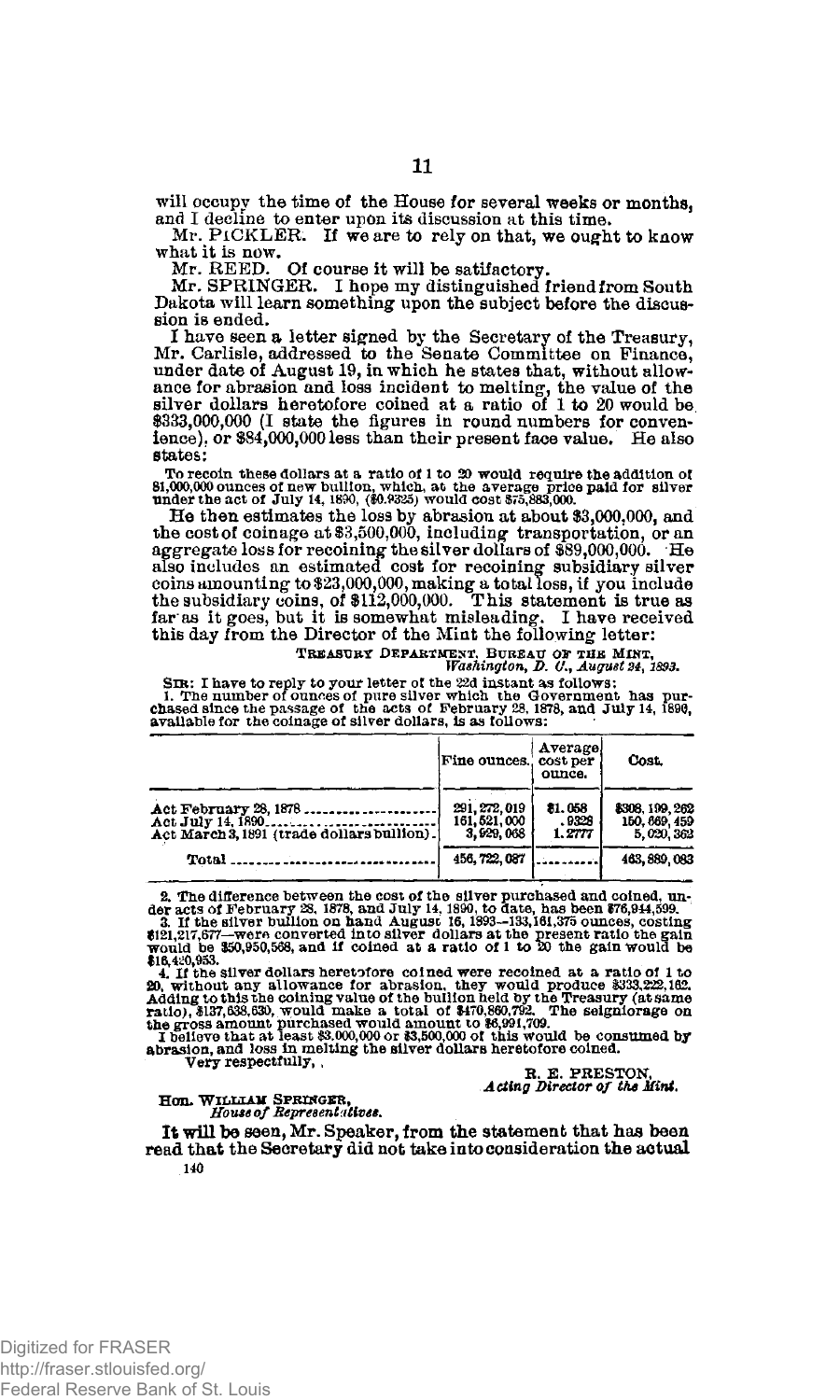cost to the Government of the bullion now in the Treasury and the bullion in the silver dollars which have been coined. It also seems that he estimates the price per ounce of the silver which it would be necessary to purchase to supply the difference in passing from the ratio of 15 to 1 to 20 to 1 at the average price paid for bullion since the passage of the Bland-Allison act, namely, \$0.9325 per ounce. If the necessary to purchase had been put down at the average paid during the month of July last, namely, \$0,724 per ounce, the estimated loss would have been much less.

The new bullion necessary for recoinage would, at the latter price, have cost only \$58,916,000, or \$16,966,000 less than Mr. Carlisle's estimate. The Director of the Mint, in the letter which has just been read, states that the seignoirage of the gross amount of bullion purchased under the Bland-Allison and Sherman acts, if recoined on the ratio of 20 to 1, would amount to  $\mathcal{X}_0$ , 991,000. Thus it wil our silver bullion in the Treasury and all the standard silver dollars heretofore coined, at a ratio of 20 to 1, the Government would gain nearly \$7,000,000 as between the coinage value on that ratio and the actual amount paid for the bullion in the new coins. This does not include the \$5,500,000 which Mr. Carlisle estimates for the loss by abrasion, cost of coinage, and transportation: but if this amount were deducted from the \$6,991,000 the Government would gain by seigniorage, it would still leave a balance of \$1,490,000 as a net gain to the Government by the transaction.

It is possible that Congress may, before this session adjourns, reach the conclusion that the United States Government, of itself, can maintain free coinage upon a ratio of 20 to 1. I make this statement, therefore, to correct the impression which has gone abroad that the Government would be largely the loser by adopting that ratio.<br>Mr. BOATNER.

Will it interrupt the gentleman from Illinois to ask him a question at this point?

Mr. SPRINGER. Probably not. Mr. BOATNER. I would like to know of the gentleman from Illinois how he can expect that such legislation as he has described would receive his support could be had in this House when nearly every gentleman who has spoken on that side of the question is advocating and supporting this bill, and is opposed to the substitute on the ground that bimetallism and free coinage in this country at this time is impossible?

Mr. SPRINGER. Well, Mr. Speaker, I can not enter into a discussion of this at length. I will only state that I hope the eloquent gentleman from Louisiana and my other friends upon this floor will be able to convince them that when the Commit-tee on Coinage, Weights, and Measures of this House and the Democratic party as represented in the Senate, shall have agreed upon a measure, that it is their duty as Democrats to act with the party and not desert it in its hour of trial.

Mr. BOATNER. If you will excuse me, just one more question.

Mr. SPRINGER. Excuse me. I will trust my colleagues on that subject as I have trusted them on every subject. I may be an optimist myself, but I never distrust a gentleman until he has shown himself unworthy of my confidence.

**140**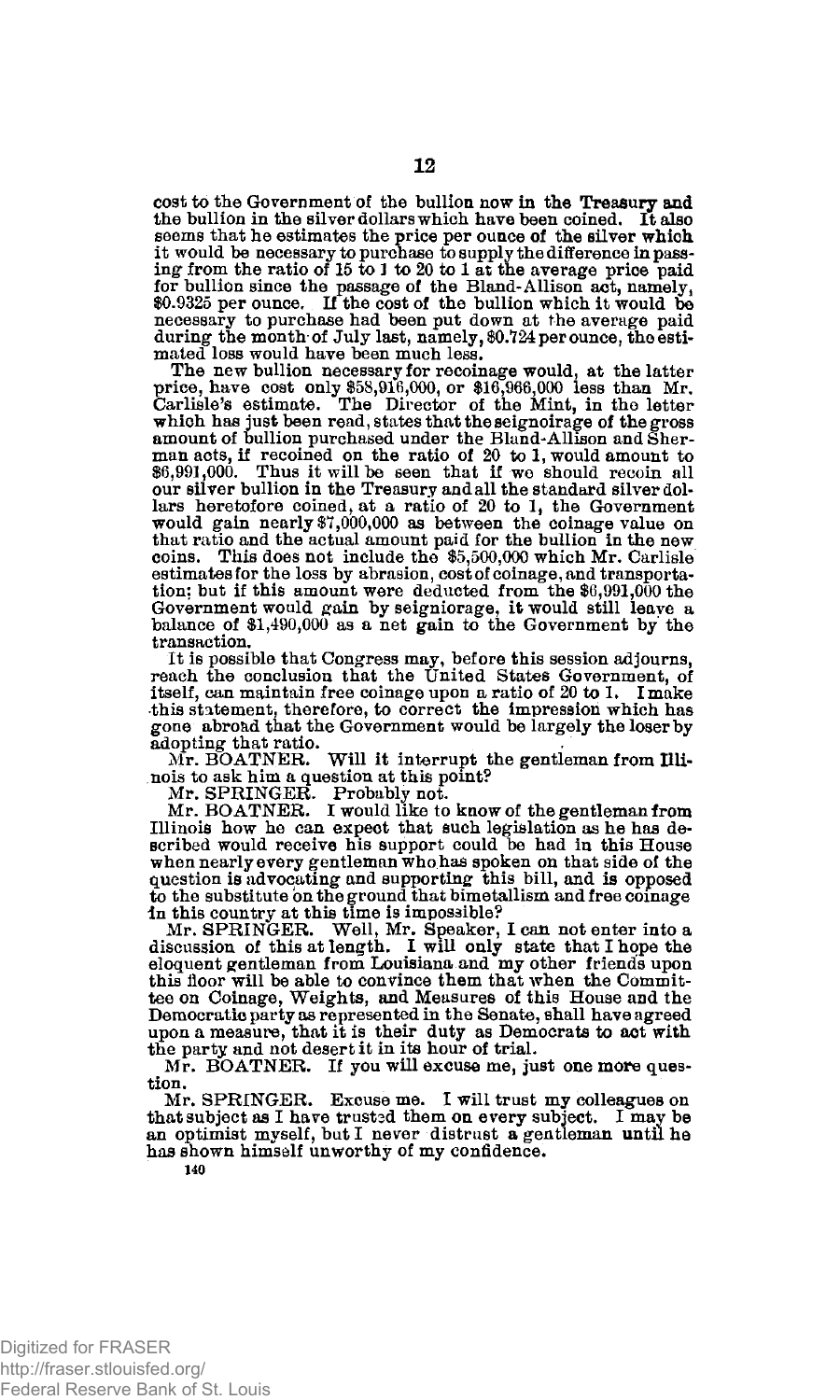Mr. BOATNER. But they have declared they will not do it. Mr. SPRINGER. I believe in the principle of bimetallism. I favor the free and unlimited coinage of both gold and silver upon<br>such a ratio that every dollar coined will be of "equal, intrinsic,<br>and exchangeable value," as we have pledged the country should<br>be done in the Chicago p able gentlemen from Maryland [Mr. Rayner], who first ad-dressed the House upon the pending bill, declared that there was not a "sufficient amount of gold in existence to supply the demands of commerce and the necessities of the world's circulation." No truer statement or one of more significance has been uttered daring this debate. Let this fact be conceded and the duty of this Congress is plain and unmistakable. Mr CANNON of Illinois. I would like to ask my friend a very

important question at that point.

Mr. SPRINGER. I have no doubt several gentlemen would like to ask me important questions, but I hope my colleague will excuse me.

Mr. PICKLER. Since you are an authority on finances you ought to give us your views.

Mr. SPRINGER. We must restore silver as a part of the money of the country. I regret that some members upon this floor have reached the conclusion that bimetallism is impossible except through an international agreement. If we are to wait until the great creditor nations of Europe agree to bimetallism, the world's commerce and business must be transacted for many years to come with insufficient money. The Chicago platform does not concede that we must depend upon an international agreement for bimetallism, but, on the contrary, clearly points the way to remonetization through " such safeguards of legislar tion " as Congress may enact.

If a proper ratio is fixed the United States Government, of itself, can maintain the parity of the two metals upon that ratio; and although other nations may refuse for a time to accept it, our silver dollar, having behind it the faith and the credit of the United States, whicn are pledged in the pending bill to maintain its parity with gold, will be universally accepted at its face value. Let me remind gentlemen of the unparalleled wealth and resources of the United States of America. Her faith and credit having been pledged, there is no financial system which can be devised, based upon the nation's faith and credit, which will not prove successful.

Every promise made by our country will be kept in letter and in spirit. Those trembling capitalists of this country and in the Old World who may now be panic-stricken for fear that this<br>Government will dishonor its obligations may at once banish<br>their fears. Thereneed be no apprehension of this kind at this<br>time, or at any time in the future. est in the world, will keep all its promises and maintain its faith and credit at all times and under all circumstances. [Loud applause.]

I will have printed as an appendix to my remarks some tables containing statistics of interest in consideration to the pending question. [For tables see next page.]

**140**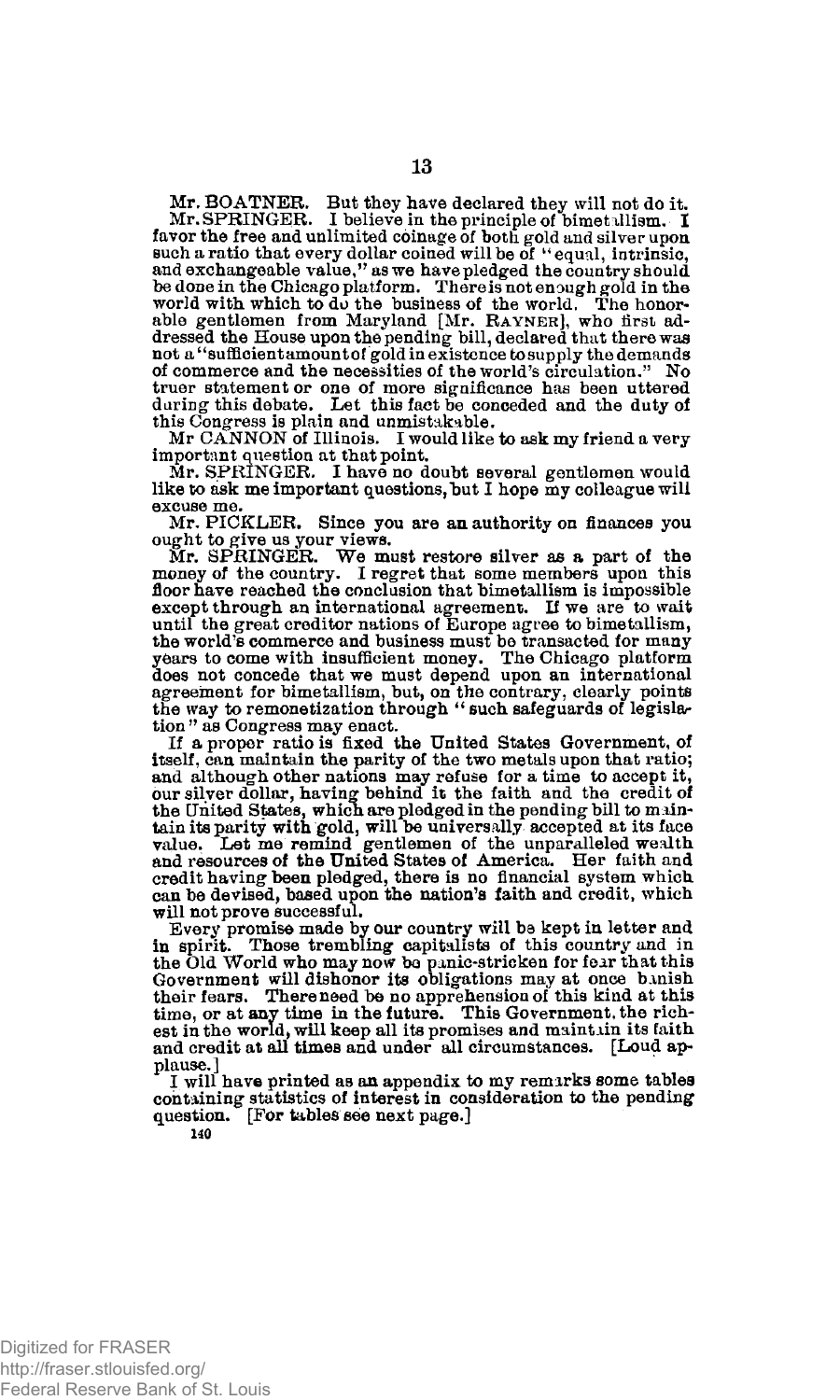|                                          |                                | Silver.                        |                                |                                |
|------------------------------------------|--------------------------------|--------------------------------|--------------------------------|--------------------------------|
| Calendar years.                          | Gold,                          | Fine ounces.                   | Coining value.                 | Total.                         |
| $1792 - 1800$                            | 8106, 407, 000                 | 254, 352, 656                  | 8328, 860, 000                 | 8435, 267, 000                 |
| 1801-1810                                | 118, 152, 000                  | 237, 468, 929                  | 371, 677, 000                  | 489, 829, 000                  |
| 1811-18:20 <sub>-----</sub> ----         | 76, 033, 000                   | 173, 857, 922                  | 224, 786, 000                  | 309, 849, 000                  |
| $1821 - 1830$                            | 94, 479, 000                   | 148, 069, 968                  | 191, 444, 000                  | 385 923,000<br>409, 771, 000   |
| 1831-1840                                | 131, 841, 000                  | 212, 641, 171<br>200, 722, 500 | 274, 930, 000<br>259, 520, 000 | 550, 664, 000                  |
| 1841-1848                                | 291, 144, 000<br>27, 100, 000  |                                | 39,000.000                     | 66, 100, 000                   |
| 1849 ------- <i>----</i> ----<br>1850    | 44, 450, 000                   | 30, 164, 062<br>30, 164, 062   | 39,000,000                     | 83.450,000                     |
| 1851                                     | 67, 600, 000                   | 30, 937, 500                   | 40,000,000                     | 107, 600, 000                  |
| 1852 <b>. .</b>                          | 132, 750, 000                  | 31, 401, 563                   | 40, 600, 000                   | 173, 350, 000                  |
| 1853 <sub>-----</sub> ----------         | 155, 450, 000                  | 31, 401, 563                   | 40,800,000                     | 196, 050, 000                  |
| 1854                                     | 127, 450, 000                  | 31, 401, 563                   | 40, 600, 000                   | 168,050,000                    |
|                                          | 135, 075, 000                  | 31, 401, 563                   | 40, 600, 000                   | 175, 675, 000                  |
| 1856                                     | 147, 600, 000                  | 31, 440, 234                   | 40, 650, 000                   | 188, 250, 000                  |
| 1857                                     | 133, 275, 000                  | 31, 440, 234                   | 40. 650. 000                   | 173, 925, 000                  |
|                                          | 124, 650, 000                  | 31, 440, 234                   | 40,650,000                     | 165, 300, 000                  |
| 1859 ---------                           | 124, 850, 000<br>119, 250, 000 | 31, 517, 578                   | 40,750,000                     | 165, 600, 000                  |
| 1860                                     |                                | 31, 556, 250                   | 40, 800, 000                   | 160, 050, 000                  |
|                                          | 113, 800, 000                  | 34, 572, 656                   | 44, 700, 000                   | 158,500,000<br>152, 950, 000   |
| 1862 <b></b> .                           | 107, 750, 000<br>108, 950, 000 | 34, 959, 375<br>38, 053, 125   | 45, 200, 000<br>49, 200, 000   | 156, 150, 000                  |
| 1863 <b></b> .                           | 113,000,000                    | 39, 986, 718                   | 51, 700, 000                   | 164, 700, 000                  |
| 1835 ---------------                     | 120, 200, 000                  | 40, 180, 078                   | 51, 950, 000                   | 172, 150, 000                  |
| 1866 ---------------                     | 121, 100, 000                  | 39, 251, 953                   | 50,750,000                     | 171, 850, 000                  |
| 1867 <b>.</b> <i></i>                    | 104, 025, 000                  | 41, 939, 648                   | 54, 225, 000                   | 158, 250, 000                  |
| 1868 <b>. . .</b>                        | 109, 725, 000                  | 38, 845, 898                   | 50, 225, 000                   | 159,950,000                    |
| 1869                                     | 106, 225, 000                  | 36, 738, 281                   | 47,500,000                     | 153, 725, 000                  |
| 1870                                     | 106, 850, 000                  | 39, 890, 033                   | 51, 375, 000                   | 158, 425, 000                  |
| 1871                                     | 107,000,000                    | 47, 218, 359                   | 61, 050, 000                   | 168, 050, 000                  |
| 1872 <b>.</b>                            | 99, 600, 000                   | 50, 466, 796                   | 65, 250, 000                   | 164, 850, 000                  |
| 1873                                     | 96, 200, 000                   | 63, 267, 187                   | 81, 800, 000                   | 178,000,000<br>162, 250, 000   |
| 1874 <sub>.</sub>                        | 90, 750, 000<br>97, 500, 000   | 55, 300, 781<br>62, 261, 719   | 71,500,000<br>80, 500, 000     | 178, 000, 000                  |
| 1875<br>1876                             | 103, 700, 000                  | 67, 753, 124                   | 87, 600, 000                   | 191, 300, 000                  |
| 1877                                     | 114,000,000                    | 62, 648, 437                   | 81,000,000                     | 195,000,000                    |
| 1878                                     | 119,000,000                    | 73, 476, 562                   | 95,000,000                     | 214,000,000                    |
| 1879                                     | 109,000,000                    | 74, 250, 000                   | 96,000,000                     | 205,000,000                    |
| 1880                                     | 106, 500, 000                  | 74, 791, 406                   | 96, 700, 000                   | 203, 200, 000                  |
| 1881                                     | 103, 000, 000                  | 78, 890, 625                   | 102, 000, 000                  | 205, 000, 000                  |
| 1882                                     | 102,000,000                    | 86, 470, 312                   | 111, 800, 000                  | 213, 800, 000                  |
| 1883                                     | 95, 400, 000                   | 89, 177, 343                   | 115, 300, 000                  | 210, 700, 000                  |
| 1884 <b>.</b>                            | 101, 700, 000                  | 81, 597, 656                   | 105, 500, 000                  | 207, 200, 000                  |
| 1885                                     | 108, 400, 000                  | 91, 652, 345                   | 118, 500, 000                  | 226, 900, 000<br>226, 600, 005 |
| 1886                                     | 106,000,000                    | 93, 276, 562                   | 120, 600, 000                  | 230, 056, 000                  |
| 1887 <sub>-----</sub> ----------<br>1888 | 105, 77., 000<br>110, 197, 000 | 96, 123, 586<br>108, 827, 207  | 124, 281, 000<br>140, 706, 000 | 250, 903, 000                  |
| 1889                                     | 123, 489, 000                  | 125, 419, 851                  |                                | 285, 648, 000                  |
| 1890                                     | 113, 150, 000                  | 133, 213, 008                  | 162, 159, 000<br>172, 235, 000 | 285, 385, 000                  |
| 1891<br>----- <b>------</b> ---          | 120, 519, 000                  | 144, 426, 304                  | 186, 733, 000                  | 307, 252, 000                  |
| 1892<br>. <b>.</b>                       | 130, 817, 000                  | 152, 061, 679                  | 196, 605, 000                  | 327, 422, 000                  |
| Total                                    | 5, 633, 908, 000               | 3, 948, 363, 261               | 5, 104, 961, 000               | 10,738,869,000                 |
|                                          |                                |                                |                                |                                |

Production of gold and silver in the world, 1792-1892.

 $140$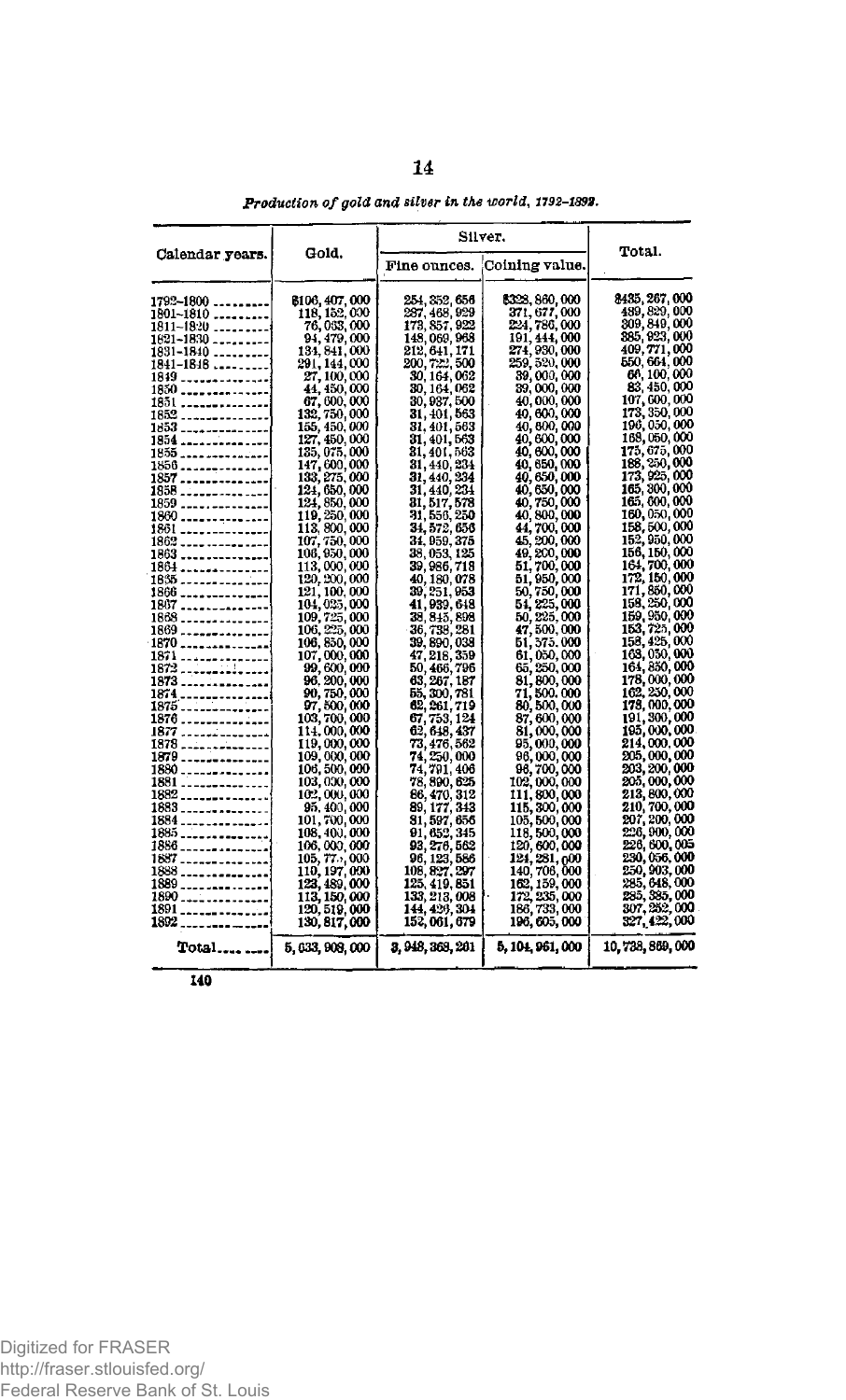| Countries.                     | Monetary system. | Gold.         | Silver.       |  |
|--------------------------------|------------------|---------------|---------------|--|
| United States Gold and silver! |                  | \$654,000,000 | \$575,000,000 |  |
|                                |                  | 800, 000, 000 | 700, 000, 000 |  |
|                                |                  | 65,000,000    | 55,000,000    |  |
|                                |                  | 93, 600, 000  | 50,000,000    |  |
|                                |                  | 15,000,000    | 15,000,000    |  |
|                                |                  | 2,0000,00     | $-4,000,000$  |  |
|                                |                  | 40,000,000    | 158,000,000   |  |
|                                |                  | 25,000,000    | 65, 000, 000  |  |
|                                |                  | 50, 000, 000  | 45,000,000    |  |
|                                |                  | 90,000,000    | 50,000,000    |  |

Stock of gold and silver in the principal countries of the world having the double<br>standard.

Stock of gold and silver in the principal countries of the world having the single<br>gold standard.

. . . . . . . . . . . . . . . .

 $1,834,600,000$ 

1,717,000,000

| Countries.                                 | Monetary system. | Gold.                                                                                                                              | Silver.                                                                                                                      |  |
|--------------------------------------------|------------------|------------------------------------------------------------------------------------------------------------------------------------|------------------------------------------------------------------------------------------------------------------------------|--|
| United Kingdom  Gold<br>Cuba, Halti, etcdo |                  | \$550,000,000<br>600,000,000<br>40,000,000<br>40,000,000<br>32,000,000<br>100,000,000<br>100, 000, 000<br>16,000,000<br>20,000,000 | 8100, 000, 000<br>211,000,000<br>10,000,000<br>90,000,000<br>10,000,000<br>7,000,000<br>15,000,000<br>5,000,000<br>2,000,000 |  |
|                                            |                  | 1,498,000,000                                                                                                                      | 450, 000, 000                                                                                                                |  |

Stock of gold and silver in the principal countries of the world having the<br>single silver standard.

| Countries. | Monetary system.]                    | Gold.                       | Silver.                              |  |
|------------|--------------------------------------|-----------------------------|--------------------------------------|--|
| Mexico     | Silver<br>---do------------          | 8250, 000, 000<br>5,000,000 | 860, 000, 000<br>60,000,000          |  |
| India      | service and the control of the<br>do | 45,000,000                  | 500,000<br>25,000,000<br>900,000,000 |  |
| China      | . do<br>-- - - - - -                 | <br>.                       | 700,000,000<br>100,000,000           |  |
|            |                                      | 300,000,000                 | 1, 835, 500, 000                     |  |

Total in the world, \$3,632,600,000 gold; \$4,002,500,000 silver. BUREAU OF THE MINT, August 16, 1893.

140

Total.......................